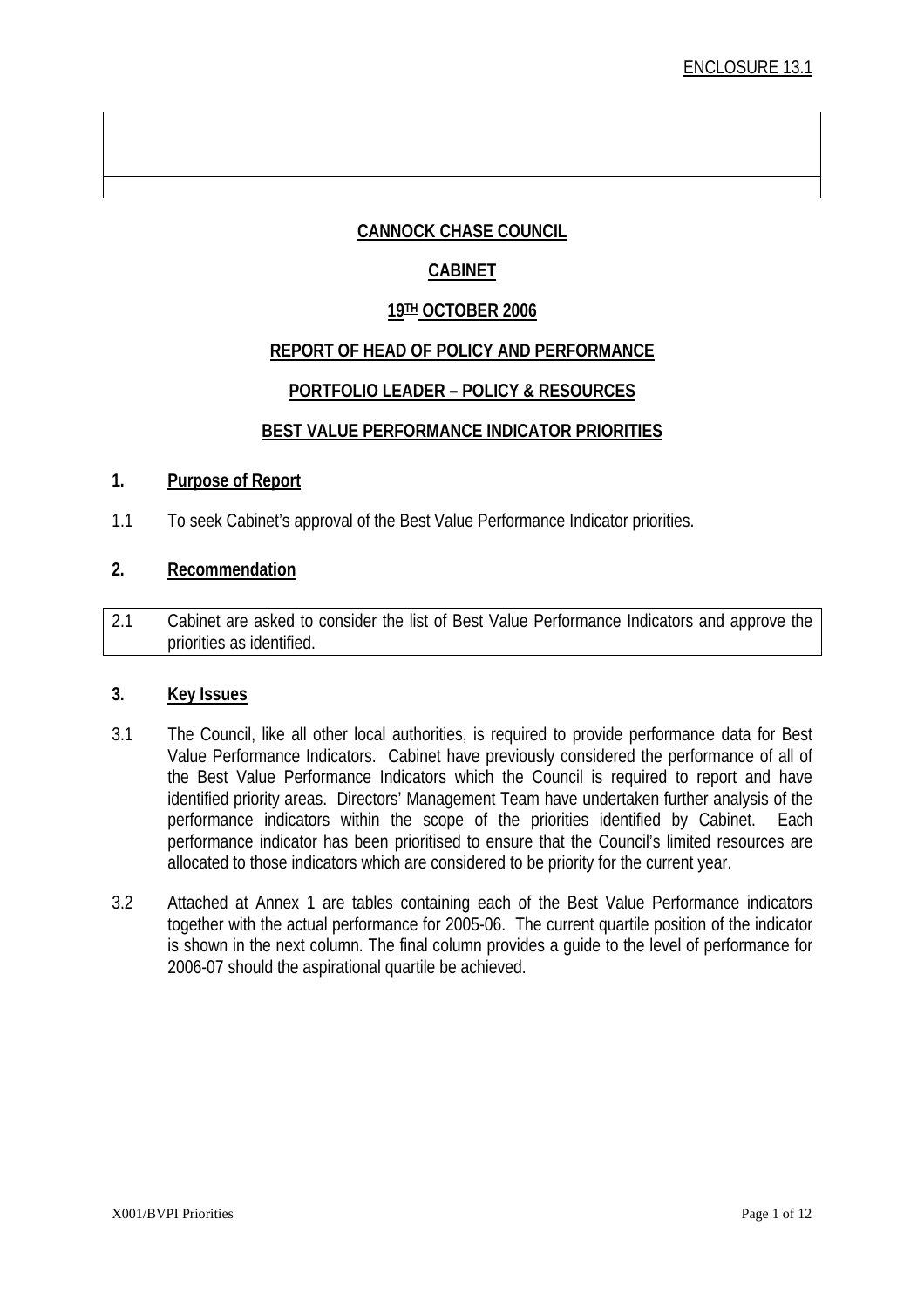### REPORT INDEX

| Background                                 | Section 1      |
|--------------------------------------------|----------------|
| Details of Matters to be Considered        | Section 2      |
| <b>Contribution to CHASE</b>               | Section 3      |
| Section 17 (Crime Prevention) Implications | Section 4      |
| <b>Human Rights Act Implications</b>       | Section 5      |
| Data Protection Act Implications           | Section 6      |
| <b>Risk Management Implications</b>        | Section 7      |
| <b>Legal Implications</b>                  | Section 8      |
| <b>Financial Implications</b>              | Section 9      |
| <b>Resource Implications</b>               | Section 10     |
| <b>Conclusions</b>                         | Section 11     |
| <b>List of Background Papers</b>           | Section 12     |
| <b>Annexes to the Report</b>               | <b>Annex 1</b> |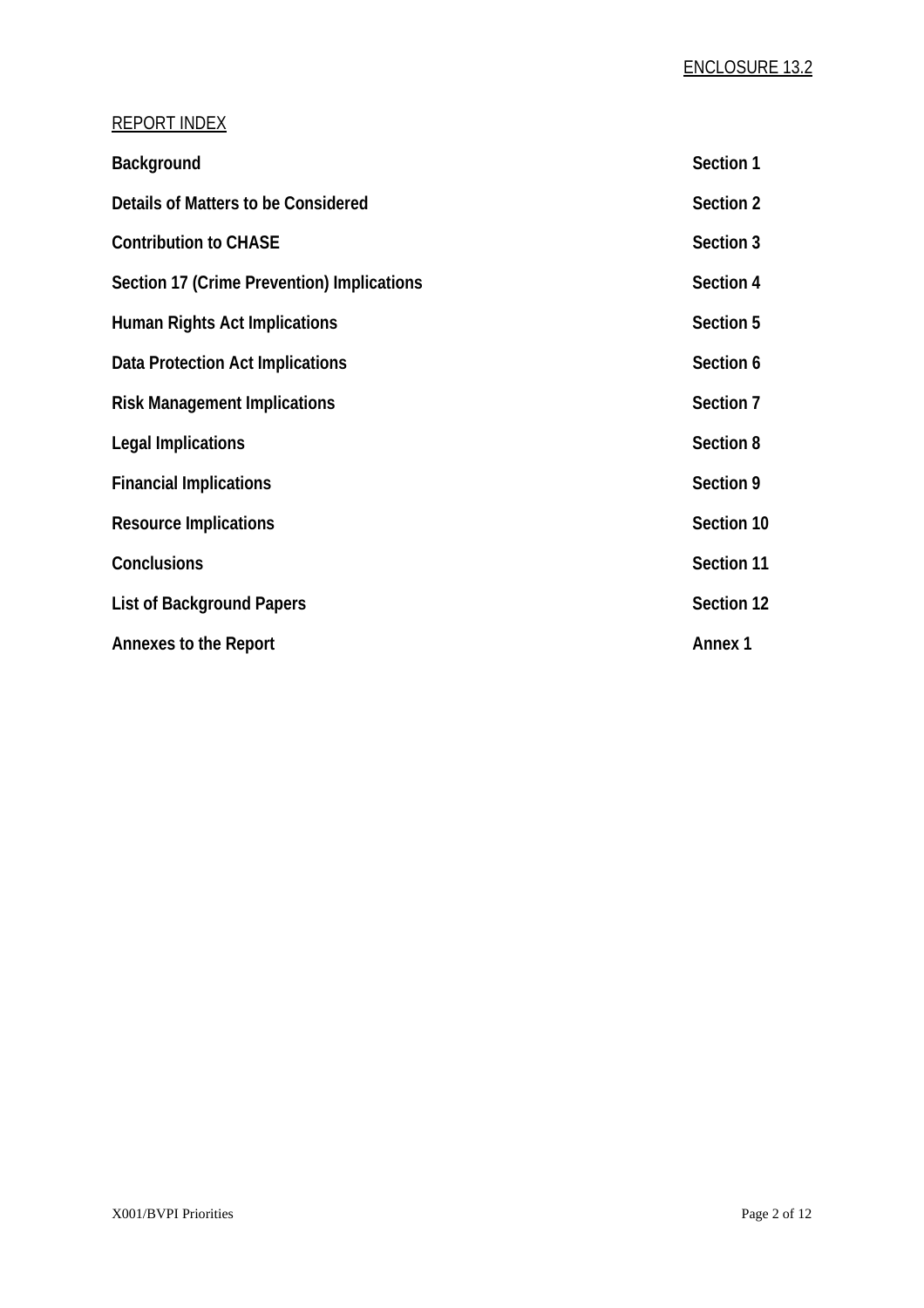# There are no identified implications in respect of the Data Protection Act.

**Risk Management Implications**

prioritisation process was undertaken should be available.

**Data Protection Act Implications**

# **Human Rights Act Implications**

There are no identified implications in respect of the Human Rights Act 1998 arising from this report.

Potential risks could arise from the prioritisation of performance indicators. The Council could find itself

**Details of Matters to be Considered**

**Background**

**Contribution to CHASE**

To consider the list of Best Value Performance Indicators and the priorities assigned to each of them.

The use of performance data from the Best Value Performance Indicators provides detailed information to demonstrate achievements of the Council's CHASE objectives.

The Council, like all local authorities has to report against Best Value Performance Indicators. The current suite of indicators have not been assigned priorities. To address this Directors' Management Team together with Senior Management Team have considered each of the performance indicators and determined a priority level for each, based on the priorities determined by the Cabinet Away Day

# **Section 17 (Crime Prevention) Implications**

There are no identified implications in respect of Section 17 arising from this report.

# ENCLOSURE 13.3

## **Section 1** Section 1

**Section 2**

 **Section 3**

 **Section 4**

# **Section 5**

 **Section 6**

### **Section 7**

#### **Section 8**

#### criticised by the Audit Commission if performance deteriorates or by the public if they feel that standards of performance are not in line with best performing Councils. An explanation of why the

**Legal Implications**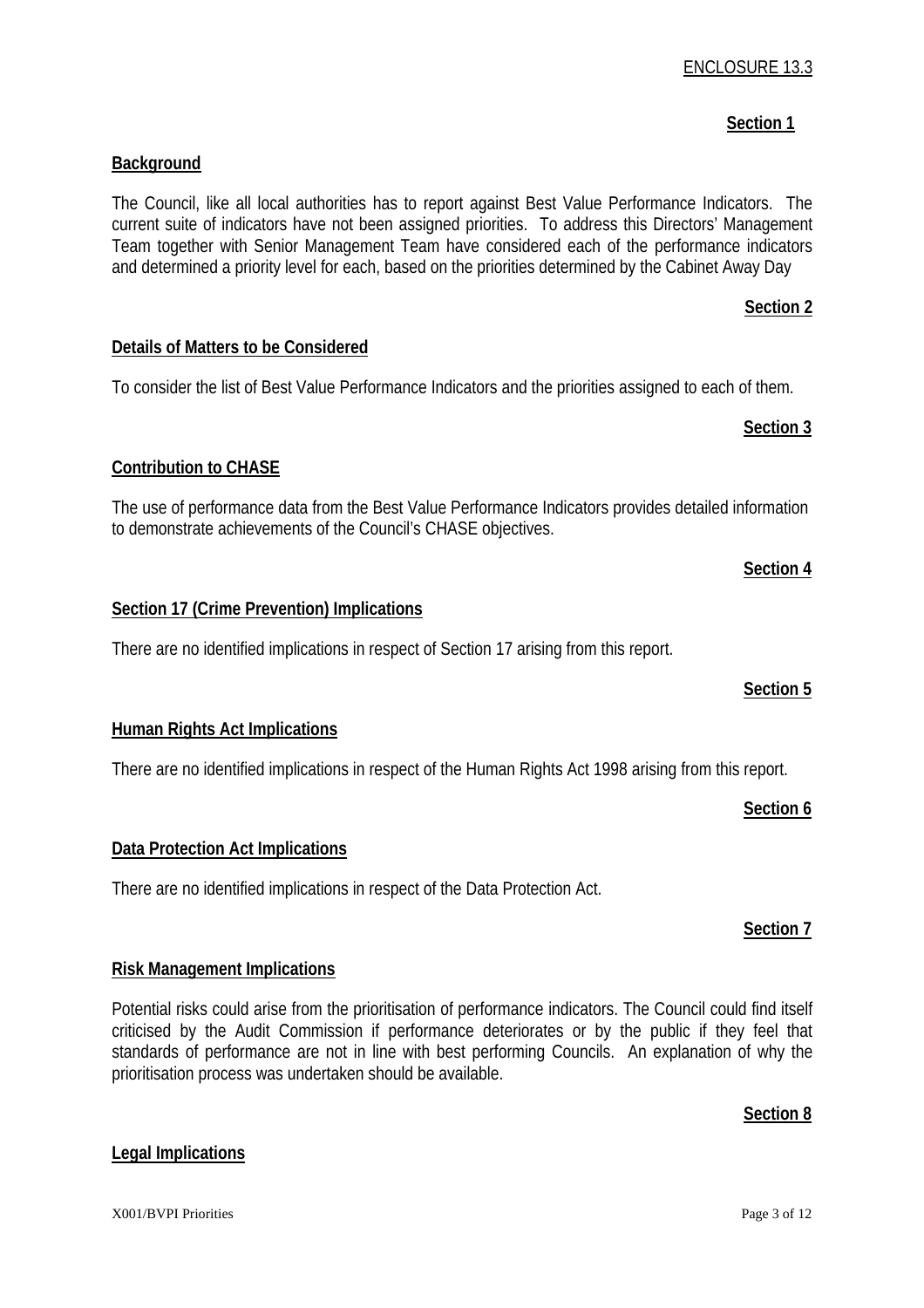# **Financial Implications**

There are no financial implications arising from this report. Allocation of resources in line with the priorities identified will be part of the Council's Delivering Change process.

#### **Resource Implications**

Managers are requested to identify and request additional resources as part of the Council's Delivering Change process. These requests will be considered in line with the priorities identified.

#### **Conclusions**

The Council has limited resources and to maximise the use of these resources in line with the Council's priorities, prioritisation of Best Value Performance Indicators has been undertaken.

 **Section 12** 

#### **List of Background Papers**

None

#### **Annexes to the Report Annex 1**

Annex 1 – List of Prioritised Best Value Performance indicators

#### ENCLOSURE 13.4

### **Example 20** Section 10 Section 10

 **Section 11**

 **Section 9**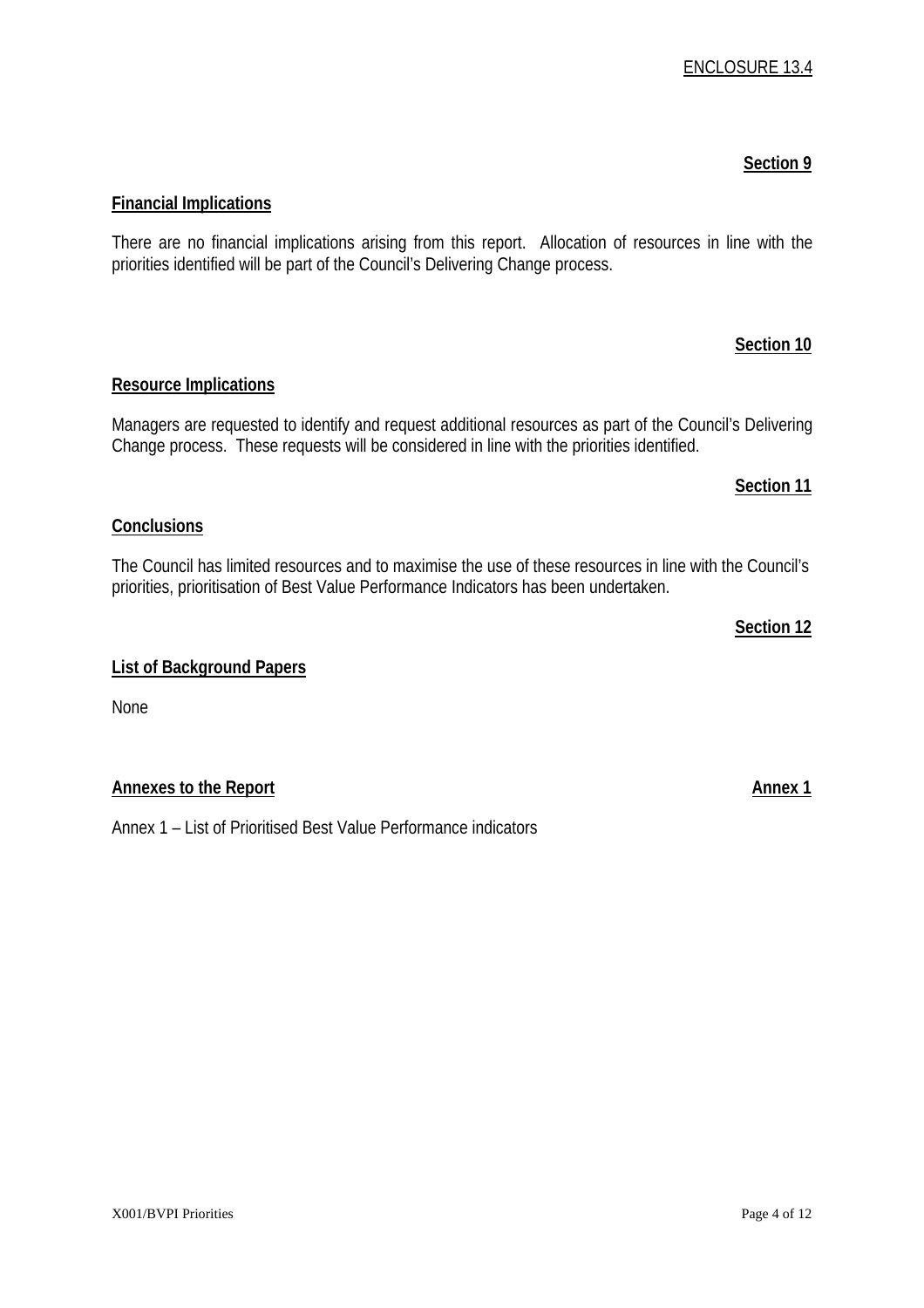#### ENCLOSURE 13.5

### **Annex 1**

# **BEST VALUE PERFORMANCE INDICATOR PRIORITIES**

|                   |                   |                                                                              | * CPA Basket of indicators                                          |
|-------------------|-------------------|------------------------------------------------------------------------------|---------------------------------------------------------------------|
| <b>BVPI Title</b> | 2005-06<br>Actual | <b>Current Quartile</b><br>(Quartile data relates to<br>2004-05 performance) | 2006-07 Anticipated<br>Performance -<br>performance on or<br>around |

# **Corporate Health**

| lost<br>davs<br>) sickness<br>≙ f∩∴<br>due.<br>w<br>'Sence<br>$\sim$ | ____ | w | the contract of the contract of the |
|----------------------------------------------------------------------|------|---|-------------------------------------|
|----------------------------------------------------------------------|------|---|-------------------------------------|

# **Housing Services**

| Average time to re-let Local Authority<br>housing | 30    | n/a   | Quartile Information not<br>available |
|---------------------------------------------------|-------|-------|---------------------------------------|
| Non-decent Local Authority Dwellings              | 53%   | Worst | >35%                                  |
| Non-decent L. A. Dwellings - change               | 28.3% | n/a   | n/a                                   |

### **Housing Benefits**

| Housing Benefit Security - No. of<br>claimants visited per 1000 caseload                          | 62.77      | Worst                 | >222.82                               |
|---------------------------------------------------------------------------------------------------|------------|-----------------------|---------------------------------------|
| Housing Benefit Security - No. of<br>investigators per 1000 caseload                              | 0.13       | n/a                   | Quartile Information not<br>available |
| Housing Benefit Security - No. of<br>investigations per 1000 caseload                             | 35.01      | Worse than<br>Average | >40.92                                |
| Housing Benefit Security - No. of<br>prosecutions & sanctions per 1000<br>caseload                | 3.38       | Worse Than<br>Average | >4.3                                  |
| Speed of processing new claim to Housing<br><b>Benefit /Council Tax Benefit</b>                   | 36.47 days | Worse Than<br>Average | $<$ 29.38 days                        |
| Speed of processing changes of<br>circumstances to Housing Benefit /Council<br><b>Tax Benefit</b> | 14.11 days | Worse Than<br>Average | $<$ 7.4 days                          |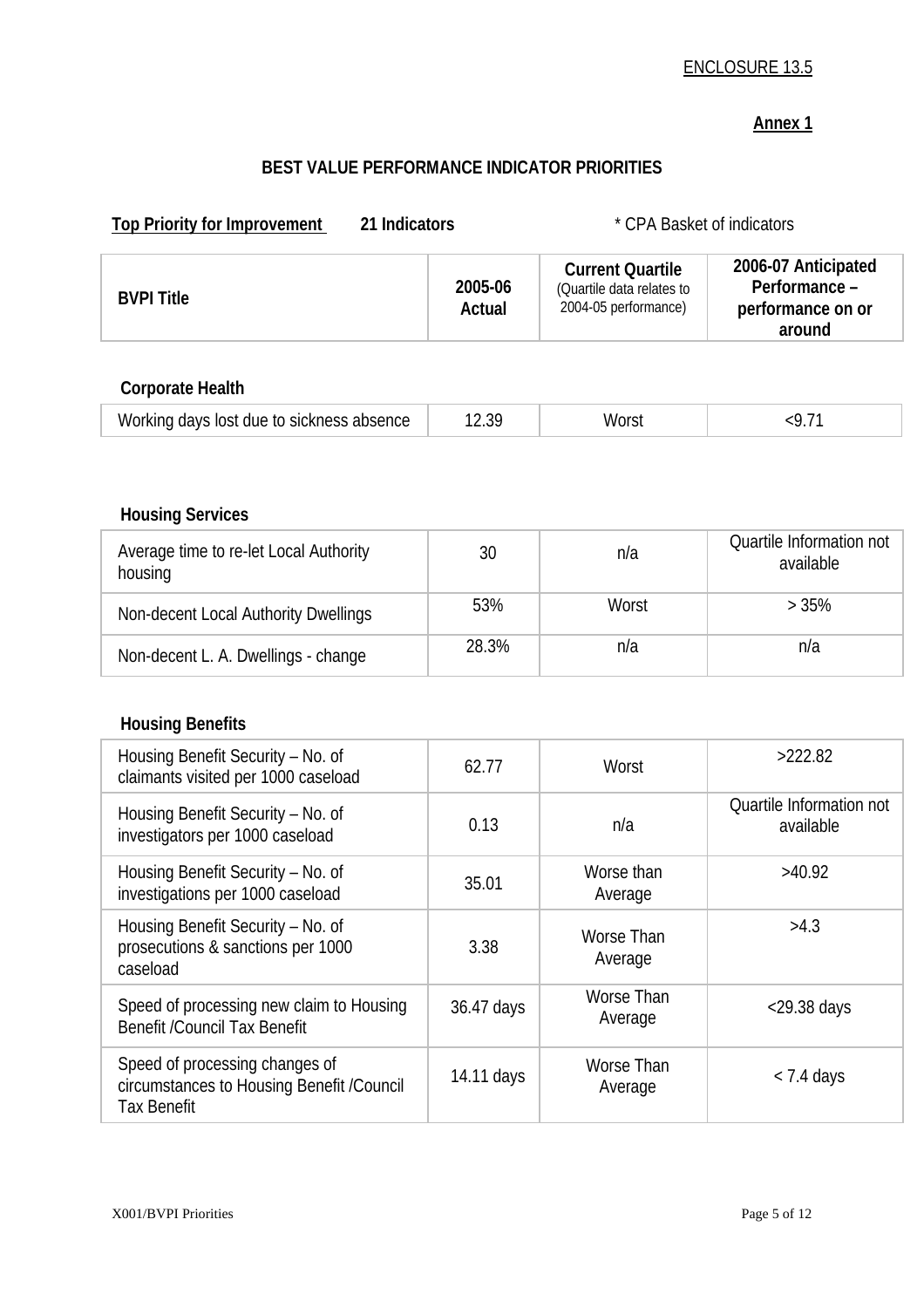### ENCLOSURE 13.6

| <b>BVPI Title</b> | 2005-06<br>Actual | <b>Current Quartile</b><br>(Quartile data relates to<br>2004-05 performance) | 2006-07 Anticipated<br>Performance -<br>performance on or<br>around |
|-------------------|-------------------|------------------------------------------------------------------------------|---------------------------------------------------------------------|
|-------------------|-------------------|------------------------------------------------------------------------------|---------------------------------------------------------------------|

#### **Environmental Services**

| Local street & Environmental cleanliness –<br>Litter      | 26% | Worst | 11%                                   |
|-----------------------------------------------------------|-----|-------|---------------------------------------|
| Local street & Environmental cleanliness –<br>Graffiti    | n/a | n/a   | Quartile Information not<br>available |
| Local street & Environmental cleanliness -<br>Fly-post    | n/a | n/a   | Quartile Information not<br>available |
| Local street & Environmental cleanliness -<br>Fly-tipping | n/a | n/a   | Quartile Information not<br>available |

# **Planning**

| Planning applications: Major applications*   | 60.61% | Better Than Average   | $>57.64\%$ |
|----------------------------------------------|--------|-----------------------|------------|
| Planning applications: Minor applications*   | 62.7%  | Worse Than<br>Average | $>67.85\%$ |
| Planning applications: 'Other' applications* | 77.29% | Worst                 | $>82.48\%$ |
| 'Quality of Planning Services' Checklist*    | 72.2%  | Worst                 | >78.8%     |
| <b>Planning Appeals</b>                      | 42%    | Worst                 | 31%        |

# **Community Safety and Well Being**

| Violent Crime per 1000 population | 25.3  | n/a | Quartile Information not<br>available |
|-----------------------------------|-------|-----|---------------------------------------|
| Actions against Domestic Violence | 90.9% | n/a | Quartile Information not<br>available |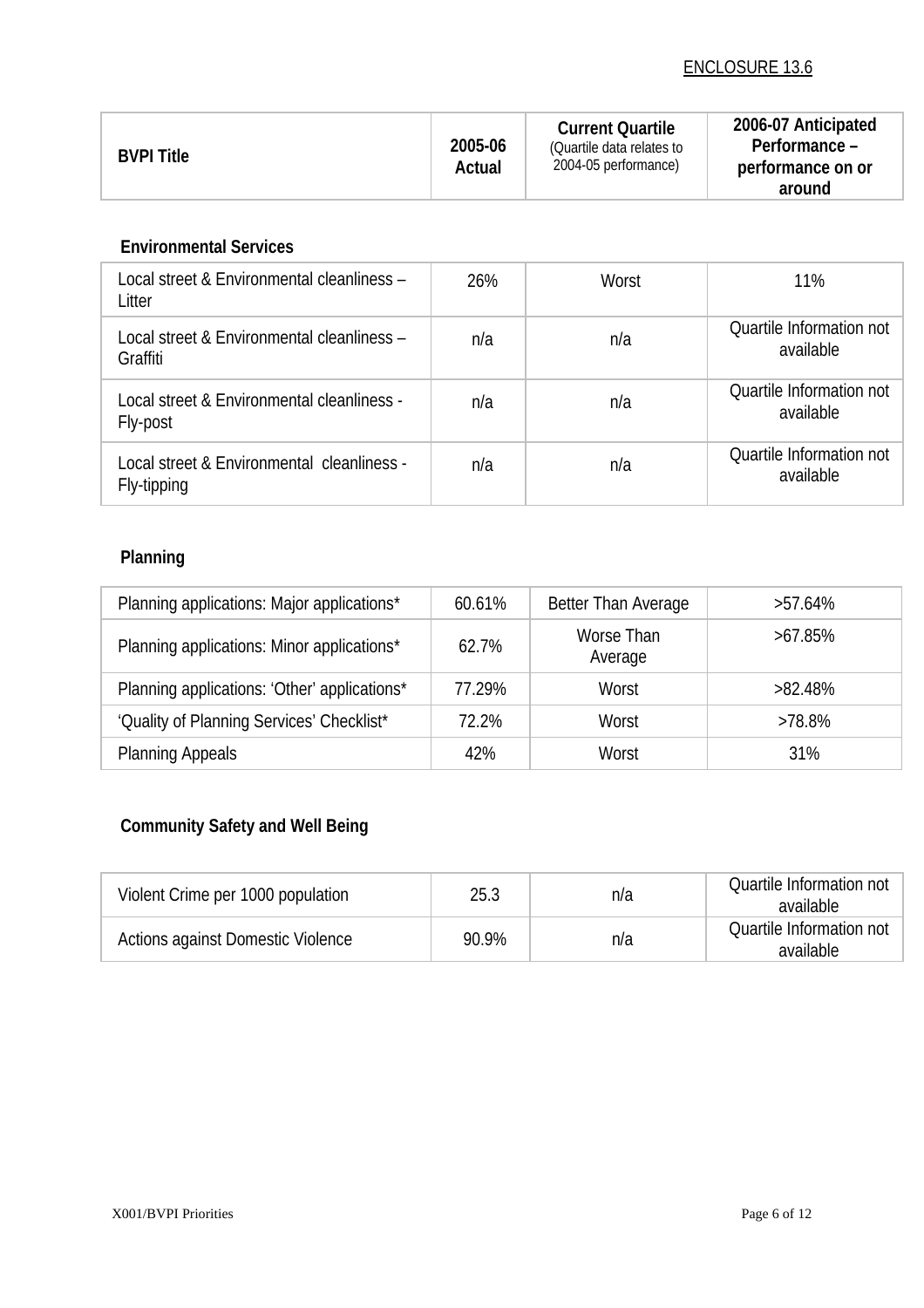### **Priority for Improvement** 33 Indicators

| <b>BVPI Title</b>                                                      | 2005-06<br>Actual | <b>Current Quartile</b><br>(Quartile data relates to<br>2004-05 performance) | 2006-07 Anticipated<br>Performance -<br>performance on or<br>around |
|------------------------------------------------------------------------|-------------------|------------------------------------------------------------------------------|---------------------------------------------------------------------|
| <b>Corporate Health</b>                                                |                   |                                                                              |                                                                     |
| <b>Equality Standard for Local Government</b>                          | 1                 | n/a                                                                          | Quartile Information not<br>available                               |
| Duty to Promote Race Equality                                          | 47%               | Worse than Average                                                           | $>55\%$                                                             |
| Percentage of invoices paid on time                                    | 90.26%            | Worse than Average                                                           | 90.89%                                                              |
| Percentage of Council Tax collected                                    | 97.3%             | Better than Average                                                          | >97.01%                                                             |
| Percentage of non-domestic rates collected                             | 99.7%             | <b>Best</b>                                                                  | >98.47%                                                             |
| Buildings accessible to people with a<br>disability                    | 77%               | n/a                                                                          | Quartile Information not<br>available                               |
| <b>Housing Services</b>                                                |                   |                                                                              |                                                                     |
| Energy Efficiency - Average SAP Rating *                               | 51                | Worst                                                                        | 60                                                                  |
| Rent collection and arrears recovery: rent<br>collected                | 97.07%            | Worse than Average                                                           | >97.17%                                                             |
| Rent collection and arrears recovery: 7<br>weeks arrears               | 5.86%             | n/a                                                                          | Quartile Information not<br>available                               |
| Rent collection and arrears recovery: NSPs                             | 16.37%            | n/a                                                                          | Quartile Information not<br>available                               |
| Commission for Racial Equality's code of<br>practice in rented housing | Yes               | <b>Best</b>                                                                  | Yes                                                                 |
| Homelessness                                                           |                   |                                                                              |                                                                     |
| Length of stay in temp accommodation -<br>B&B                          | 6                 | Worst                                                                        | <4 weeks                                                            |
| Number of Families in Temporary<br>Accommodation                       | $-25%$            | Better than Average                                                          | 20.63%                                                              |
| <b>Housing Advice Service: Preventing</b><br>Homelessness              | 2.57              | n/a                                                                          | Quartile Information not<br>available                               |
| <b>Strategic Housing</b>                                               |                   |                                                                              |                                                                     |
| No. private sector dwellings returned into<br>occupation               | 21                | Worse than Average                                                           | 61.04                                                               |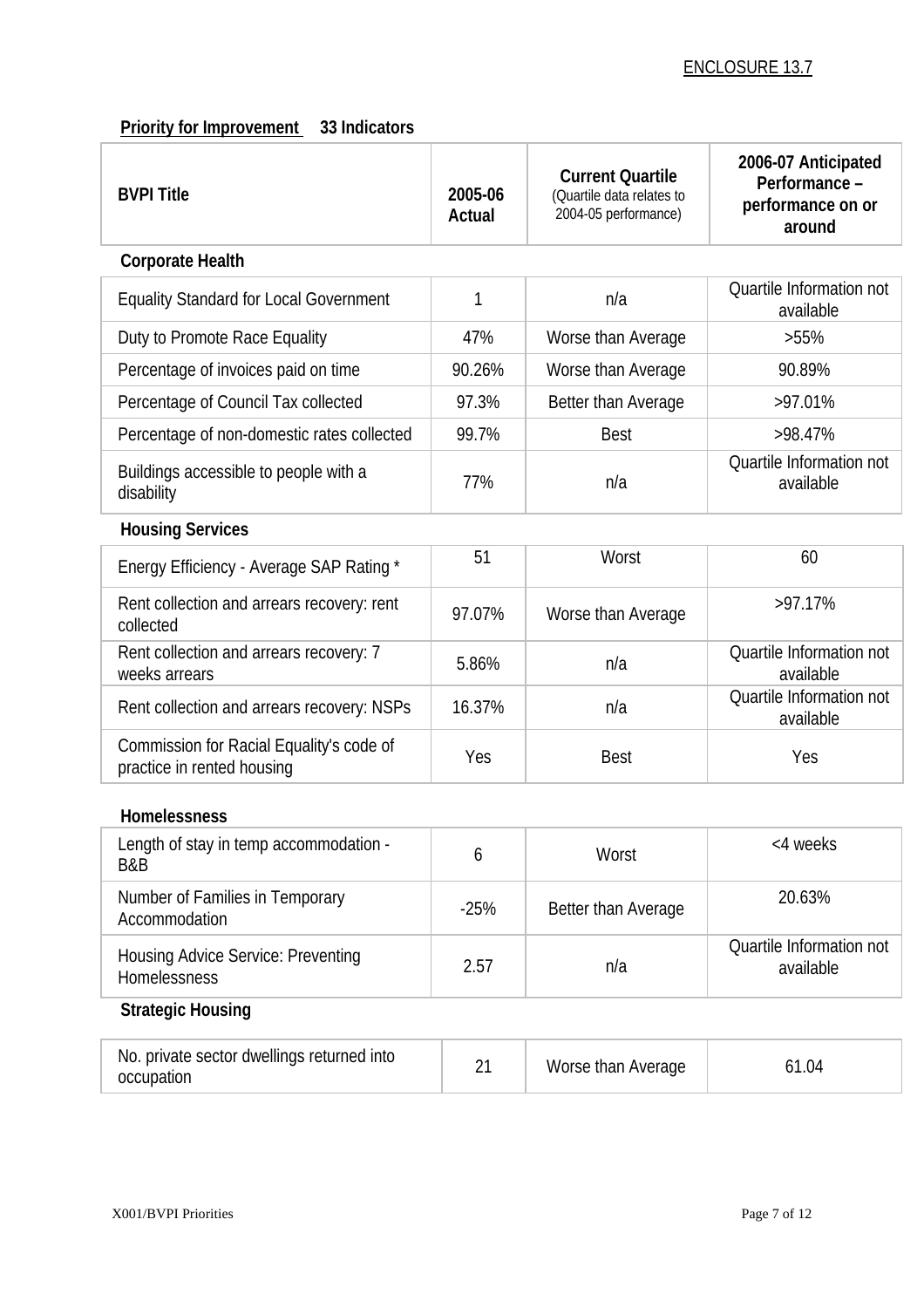| <b>BVPI Title</b>                                    | 2005-06<br>Actual | <b>Current Quartile</b><br>(Quartile data relates to<br>2004-05 performance) | 2006-07 Anticipated<br>Performance -<br>performance on or<br>around |
|------------------------------------------------------|-------------------|------------------------------------------------------------------------------|---------------------------------------------------------------------|
| <b>Housing Benefits</b>                              |                   |                                                                              |                                                                     |
| Accuracy of HB/CTB claims                            | 98.6%             | Better than<br>Average                                                       | $>97.4\%$                                                           |
| Accuracy of recovering overpayments                  | 39.81%            | n/a                                                                          | Quartile Information not<br>available                               |
| Accuracy of recovering overpayments                  | 41.9%             | n/a                                                                          | Quartile Information not<br>available                               |
| Accuracy of recovering overpayments                  | 2.09%             | n/a                                                                          | Quartile Information not<br>available                               |
| <b>Environmental Services</b>                        |                   |                                                                              |                                                                     |
| Percentage household waste recycled                  | 13.4%             | Worse Than<br>Average                                                        | $>15.22\%$                                                          |
| Percentage household waste composted                 | 7.86%             | <b>Better Than</b><br>Average                                                | $>6.44\%$                                                           |
| Household Waste Collection: kilograms                | 423.12            | <b>Better Than</b><br>Average                                                | $< 444.9$ kgs                                                       |
| Cost of household waste collection per<br>household  | £54.84            | Worst                                                                        | £43.41                                                              |
| Kerbside Collection of Recyclables: 1<br>recyclable  | 99.35%            | <b>Better Than</b><br>Average                                                | >91.2%                                                              |
| Kerbside Collection of Recyclables: 2<br>recyclables | 99.02%            | n/a                                                                          | Quartile Information not<br>available                               |
| Household Waste Collection: % change                 | $-3.03%$          | n/a                                                                          | n/a                                                                 |
| <b>Environmental Health</b>                          |                   |                                                                              |                                                                     |
| Environmental Health checklist best practice         | 100%              | <b>Best</b>                                                                  | $>97\%$                                                             |
| Planning                                             |                   |                                                                              |                                                                     |
| New homes on previously developed land*              | 53.11%            | Worst                                                                        | >73.69%                                                             |
| Plan Making - Development Plan                       | Yes               | <b>Best</b>                                                                  | n/a                                                                 |
| Plan Making - Milestones                             | N <sub>0</sub>    | n/a                                                                          | n/a                                                                 |
| Plan Making - Monitoring Report                      | Yes               | n/a                                                                          | n/a                                                                 |
| <b>Community Safety and Well Being</b>               |                   |                                                                              |                                                                     |
| Domestic burglaries per 1000 household               | 9.2               | Better Than Average                                                          | < 11.54                                                             |
| Robberies per 1000 population                        | 0.5               | n/a                                                                          | Quartile Information not<br>available                               |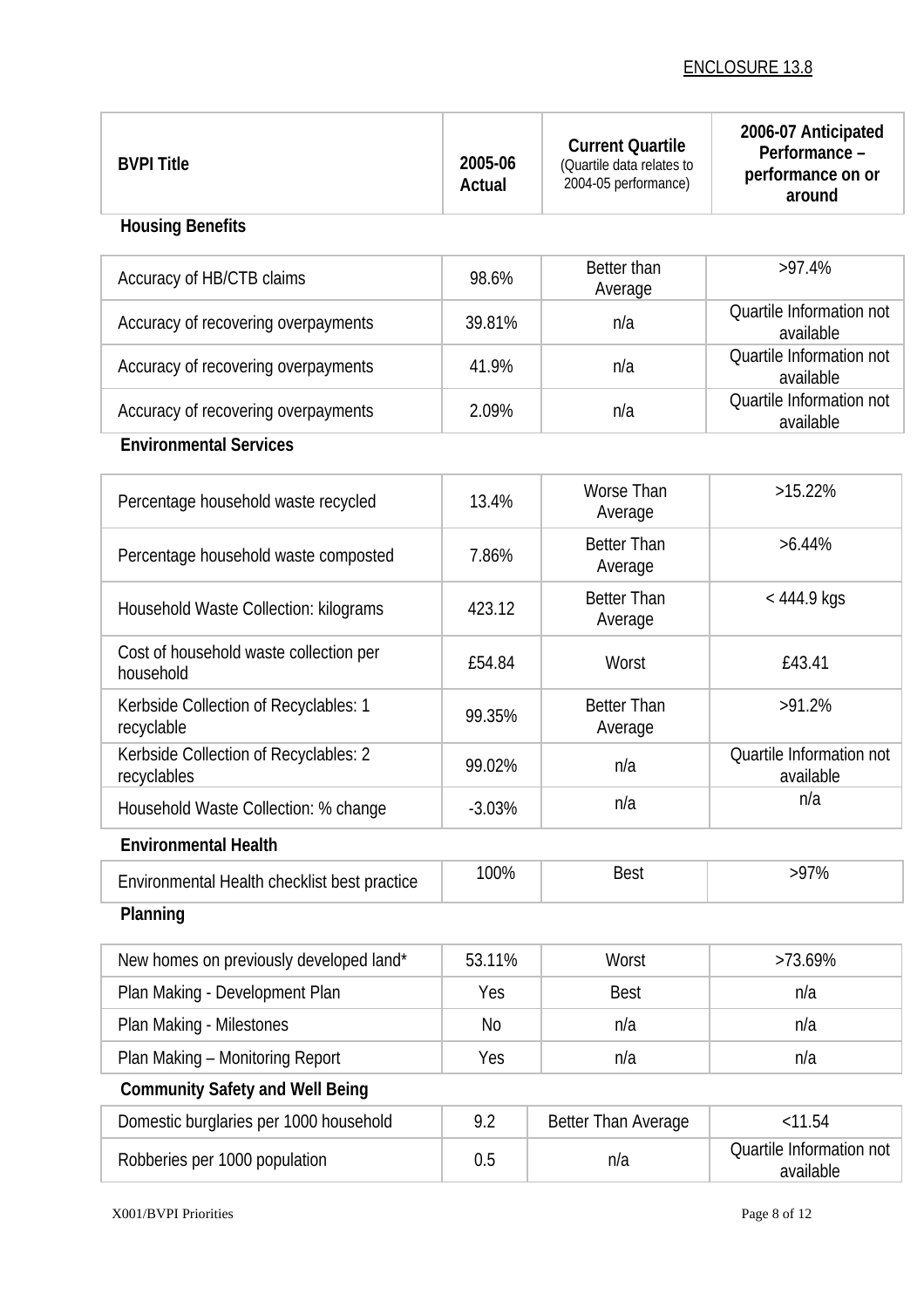### **Maintain Level of Service 26 Indicators**

| <b>BVPI Title</b> | 2005-06 | <b>Current Quartile</b><br>(Quartile data relates to | 2006-07 Anticipated<br>Performance – |
|-------------------|---------|------------------------------------------------------|--------------------------------------|
|                   | Actual  | 2004-05 performance)                                 | performance on or                    |
|                   |         |                                                      | around                               |

# **Corporate Health**

| Percentage of employees with a disability                                 | 1.22% | Worst | 2.91%                                 |
|---------------------------------------------------------------------------|-------|-------|---------------------------------------|
| Percentage of economically active disabled<br>community population        | 16.5% | n/a   | Quartile Information not<br>available |
| Percentage of black and ethnic minority<br>employees                      | 0.92% | Worst | 4.7%                                  |
| Percentage of economically active minority<br>ethnic community population | 1.2%  | n/a   | Quartile Information not<br>available |

#### **Homelessness**

| <b>Repeat Homelessness</b>                       | 2.88% | n/a         | Quartile Information not<br>available |
|--------------------------------------------------|-------|-------------|---------------------------------------|
| Length of stay in temp accommodation -<br>Hostel |       | <b>Best</b> | $<$ 12 weeks                          |
| Number of Rough Sleepers                         |       | n/a         | Quartile Information not<br>available |

#### **Environmental Services**

| Tonnage of household waste recycled  | 5260.87 | n/a | n/a                                          |
|--------------------------------------|---------|-----|----------------------------------------------|
| Tonnage of household waste composted | 3085    | n/a | n/a                                          |
| Abandoned Vehicles - Investigation   | 90%     | n/a | <b>Quartile Information</b><br>not available |
| Abandoned Vehicles - Removal         | 95%     | n/a | <b>Quartile Information</b><br>not available |

#### **Environmental Health**

| Identifying Contaminated Land         | 59  | n/a | Quartile Information not<br>available |
|---------------------------------------|-----|-----|---------------------------------------|
| Information on Contaminated Land      | 22% | n/a | Quartile Information not<br>available |
| <b>Pollution Control Improvements</b> | 60% | n/a | Quartile Information not<br>available |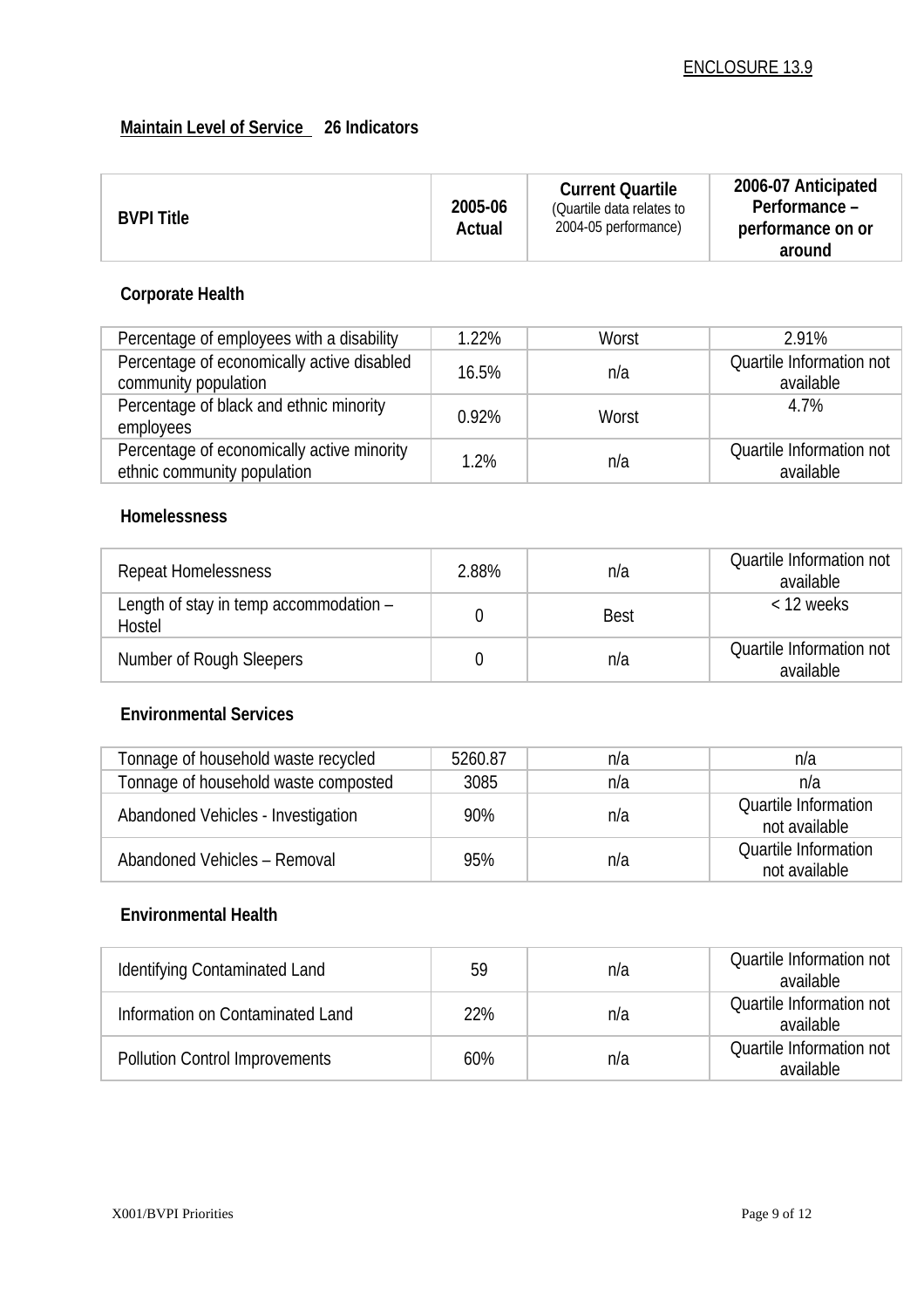| <b>BVPI Title</b> | 2005-06<br>Actual | <b>Current Quartile</b><br>(Quartile data relates to<br>2004-05 performance) | 2006-07 Anticipated<br>Performance -<br>performance on or<br>around |
|-------------------|-------------------|------------------------------------------------------------------------------|---------------------------------------------------------------------|
|-------------------|-------------------|------------------------------------------------------------------------------|---------------------------------------------------------------------|

# **Culture and Major Projects**

| Visits to/usage of museums per 1000<br>population              | 580  | Worse Than Average  | 807   |
|----------------------------------------------------------------|------|---------------------|-------|
| Visits to museums in person per 1000<br>population             | 477  | Better Than Average | 432   |
| Visits to museums & galleries by pupils in<br>organised groups | 8873 | <b>Best</b>         | >6527 |

# **Community Safety and Well Being**

| Vehicle crimes per 1000 population      | 9.8  | Better Than Average | >11.99                                |
|-----------------------------------------|------|---------------------|---------------------------------------|
| Racial incidents per 100,000 population | 1.08 | n/a                 | Quartile Information not<br>available |
| Racial incidents with further action    | 100% | n/a                 | Quartile Information not<br>available |

# **Corporate Health**

| Top 5% earners: women                         | 24.14% | Worse than Average | 19.63%                                |
|-----------------------------------------------|--------|--------------------|---------------------------------------|
| Top 5% earner: minority ethnic<br>communities | 3.4%   | <b>Best</b>        |                                       |
| Top 5% earners: with a disability             | 0%     | n/a                | Quartile Information not<br>available |
| Percentage of early retirements               | 1.13%  | Worst              | 0.84%                                 |
| Percentage of ill health retirements          | 0.37%  | Worse than Average | 0.44%                                 |

# **Housing Services**

| Rent collection and arrears recovery:<br>evictions | .62% | n/a | Quartile Information not<br>available |
|----------------------------------------------------|------|-----|---------------------------------------|
|----------------------------------------------------|------|-----|---------------------------------------|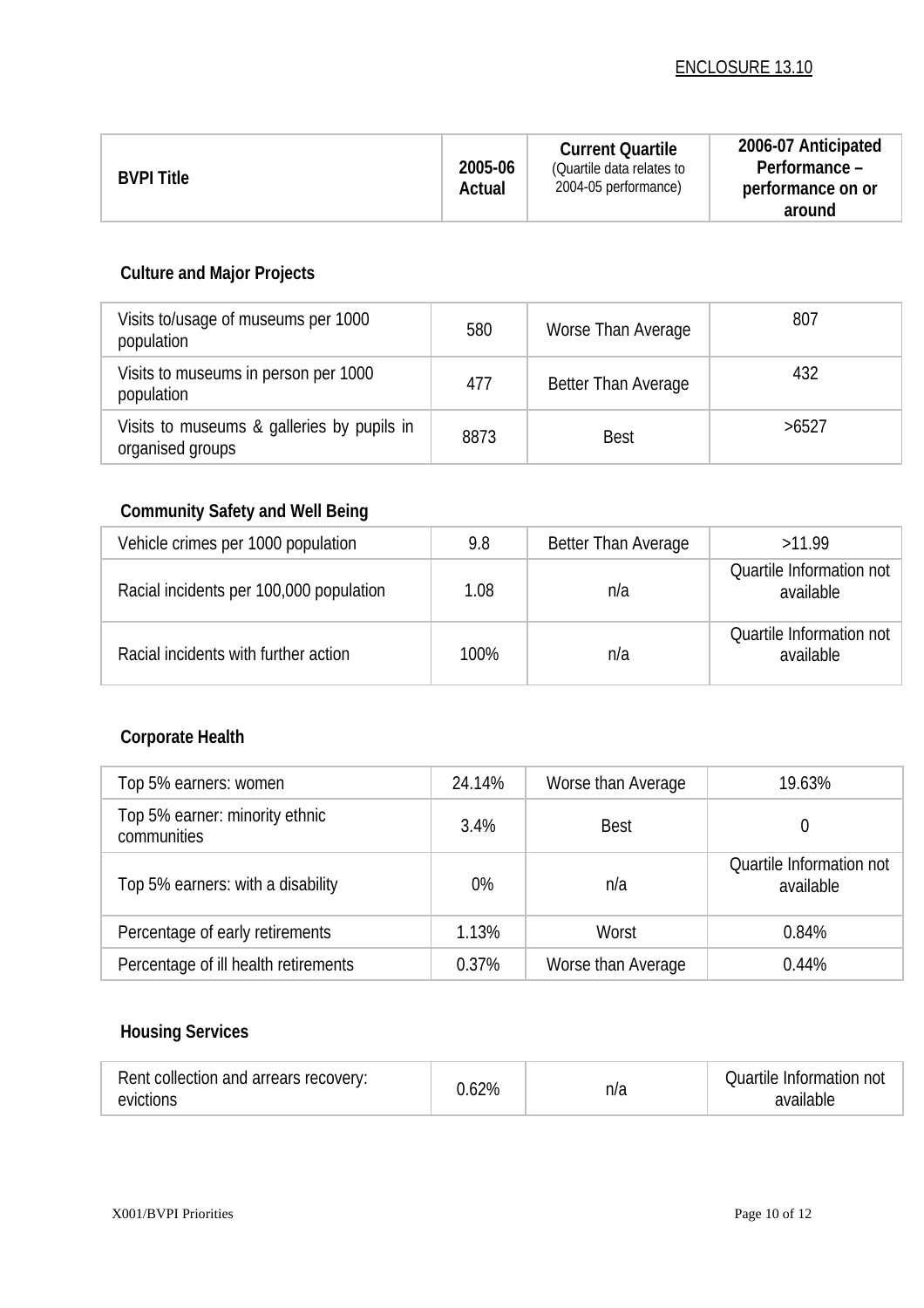#### **Others**

| <b>BVPI Title</b>                                               | 2005-06<br>Actual | <b>Current Quartile</b><br>(Quartile data relates to<br>2004-05 performance) | What does this mean -<br>performance on or<br>around |
|-----------------------------------------------------------------|-------------------|------------------------------------------------------------------------------|------------------------------------------------------|
| Conservation Areas - No.                                        | 8                 | n/a                                                                          | n/a                                                  |
| <b>Conservation Areas-Character Appraisals</b>                  | 50%               | n/a                                                                          | n/a                                                  |
| <b>Conservation Areas - Management Plans</b>                    | 0%                | n/a                                                                          | n/a                                                  |
| <b>Advice and Guidance Services: Total</b><br>Expenditure       | £107970           | n/a                                                                          | n/a                                                  |
| <b>Advice and Guidance Services: CLS</b><br><b>Quality Mark</b> | 100%              | n/a                                                                          | n/a                                                  |
| <b>Advice and Guidance Services: Direct</b><br>Provision        | £91857            | n/a                                                                          | n/a                                                  |